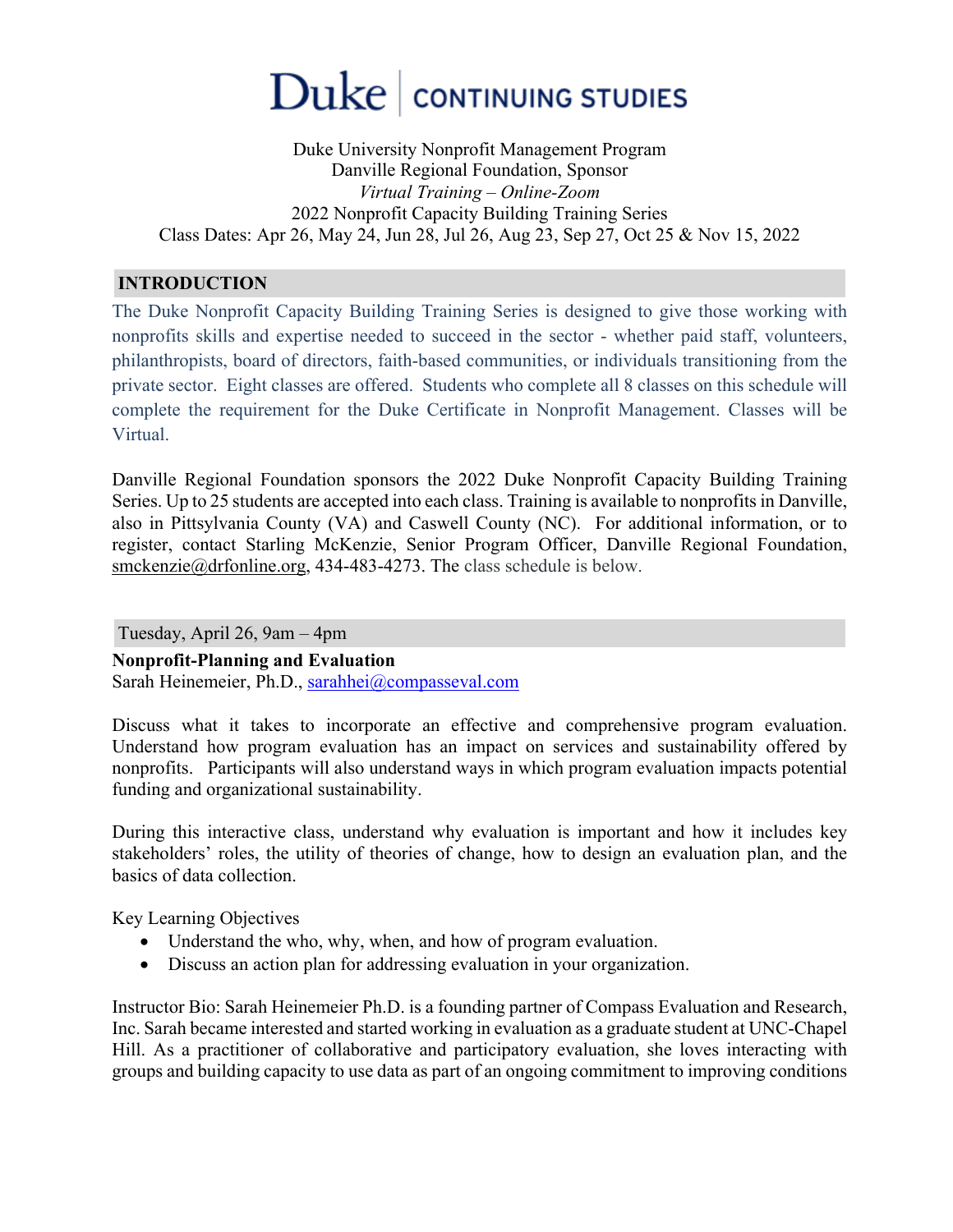and outcomes for children, families, and communities. Ms. Heinemeier has a Master's degree in Anthropology and a Doctorate in Social Foundations for Education from UNC-Chapel Hill.

Tuesday, May 24, 9am – 4pm

**Nonprofits Professional's Role as a Change Agent** John Curtis, Ph.D., jcurtis@iodinc.com

Today's extraordinarily, dynamic environment places unprecedented demands on all types, sizes and ages of nonprofits to change or risk extinction. However, productive change does not happen by accident nor can it be mandated. This will be a fast-paced, interactive and highly relevant course on Change Management designed specifically for nonprofit leaders. This course offers proven, proprietary methodology using six "Change Drivers" to initiate and sustain organizational change to build capacity, ensure continuing relevancy, and assure financial sustainability.

Key Learning Objectives

Participants will:

- Identify their personal responses to change and how their leadership style impacts their effectiveness as Nonprofit Change Agents
- Learn how to measure their organization's change capacity based on six Change Drivers to start change and make it permanent
- Assess their organization's current track record of change and identify how to leverage enhancers and mitigate inhibitors that impact its ability to change
- Develop a concrete, measurable Change Management Plan to ensure successful adoption of change initiatives they begin in their organization

Instructor Bio: John Curtis, Ph.D. is a nonprofit consultant, researcher and organizational development specialist. He is the President of IOD, Inc., which has been providing consulting services to nonprofits since 1986. His experience spans nearly 30 years and involves planning and leading organizational development projects for hundreds of organizations nationwide in the public, private and non-profit sectors. John holds a B.A. in Education, Masters in Counseling, and Ph.D. in Organizational Development.

Tuesday, June 28, 9am – 4pm

**Nonprofit– Board Development/Governance** Jeanne Allen, Ed.S. jeanne@jeanneallenconsulting.com

To be successful, nonprofit organizations require strong leadership from their Board of Directors. The board responsibility is to manage the corporation which includes, but is not limited to, overseeing the senior management's effectiveness, organizational policies and procedures, and the execution of its strategies.

Learn the roles and responsibilities of the board, including its paramount duties, and why board accountability requires a fully engaged and active board of directors who manage the organization. Discuss how you may increase board members' commitment to the mission and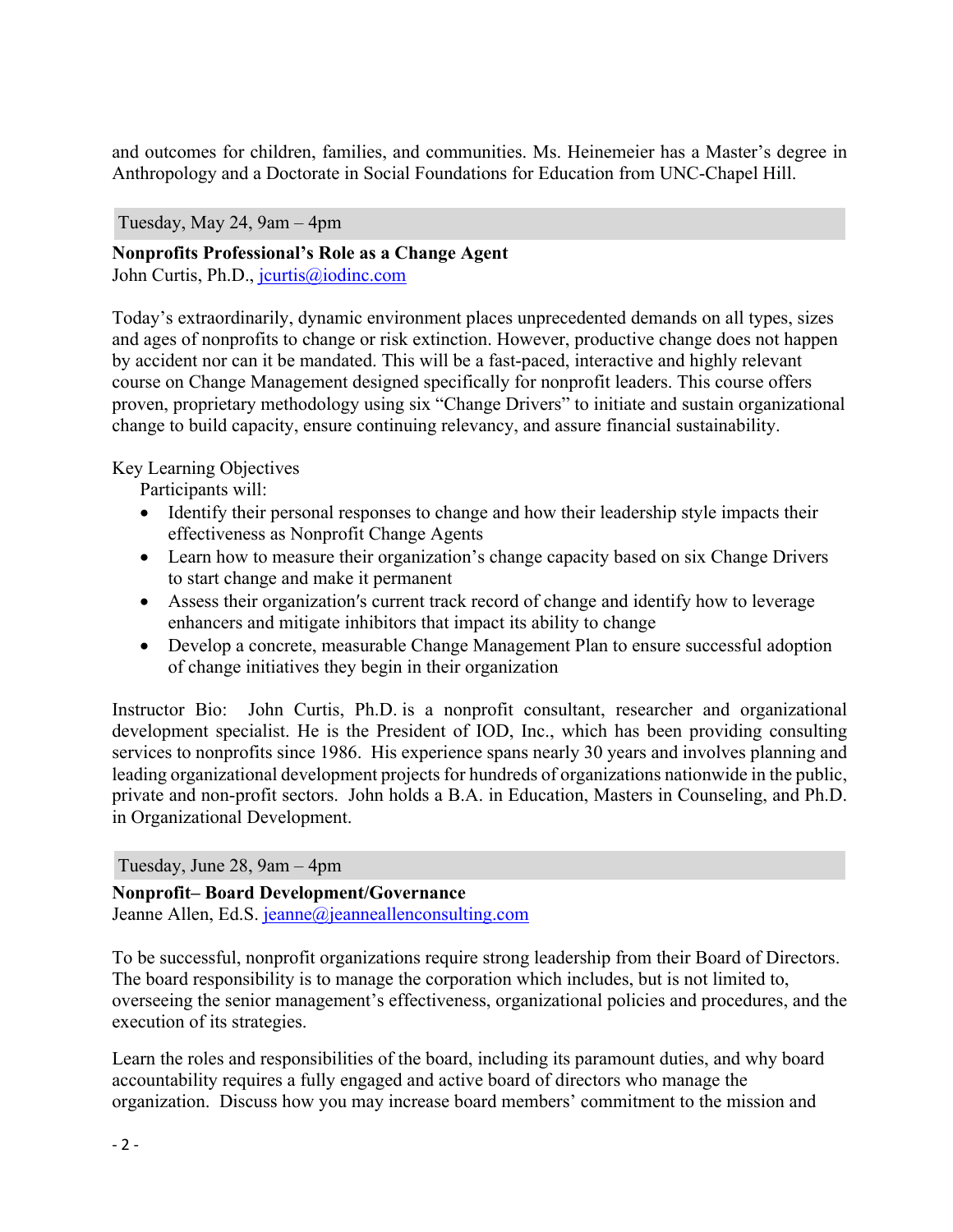purpose of your organization, and how boards must fulfill their legal and governance duties. This course addresses the following topics: the board's role and responsibilities, the board and the executive director's relationship, financial and legal responsibilities of the board, and how to recruit and select good board members.

## **Key Learning Objectives**

- Understand the board's roles and responsibilities.
- Discuss how board accountability prompted by a nonprofit's internal and external stakeholders requires a fully engaged and active board who manages the organization.

Instructor Bio: Jeanne Allen's expertise is Strategy, Innovation, and Leadership in the nonprofit sector. As a BoardSource Certified Governance Trainer, she is an expert in board development and governance and leadership. Jeanne also custom designs and facilitates engaging board and staff retreats, both online and in person, for nonprofits of various missions. Additionally, as an Instructor in the Duke University Nonprofit Management Certificate Program, she teaches several courses: Board Development and Governance, Strategic Planning, Succession Planning, Effective Meetings and Leadership in Nonprofits. Previously, Jeanne was Assistant Dean, Multicultural Programs at Westchester Community College, NY as well as internal consultant with Girl Scouts USA in NYC. Ms. Allen earned an Ed.S. in Instructional Systems Technology, and MS in Adult Education from Indiana University, and a BA from UNC-CH.

Tues, July 26, 9am – 4pm

## **Community Engagement & Collaboration**

Wendi Goods Everson, MBA, wgeverson@gmail.com

Understand community collaboration and how it works. It is important for nonprofit organizations to be engaged and relevant to the community that they are located in. By becoming an active member in the local area, you increase the recognition of your organization, and meet the people that make up the community you operate in. The people in your community are your base of volunteers and donors, and your nonprofit needs to recognize them and appreciate their efforts in supporting your cause. While community organizing involves the process of building a grassroots movement involving communities, community engagement primarily deals with the practice of moving communities toward change, usually from a stalled or suspended position. Community engagement includes involvement and participation in an organization for the good of communities. Engagement is a dynamic relational process that facilitates communication, involvement and exchange between an organization and a community for a range of social and organizational outcomes.

Key Learning Objectives

- Understand what community engagement & collaboration involve.
- Learn to build a grassroots movement involving communities, community engagement that primarily deals with the practice of moving communities toward change, usually from a stalled or suspended position.
- Understand how you may be responsive to community needs, views, and expectations.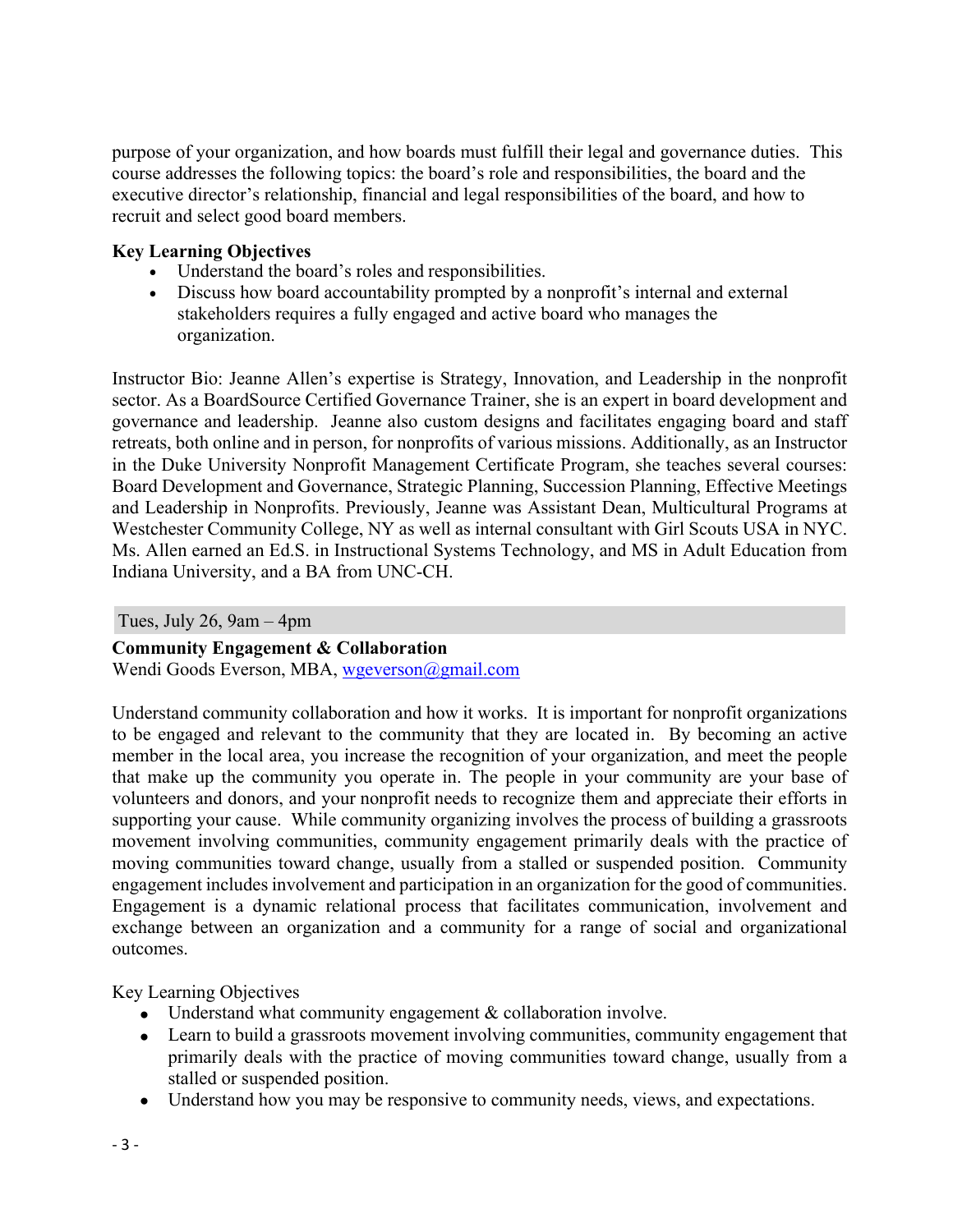• Understand collaboration between nonprofit and private companies

Instructor Bio: Wendi Goods Everson, MBA, is a community development professional with 20+ years of government, nonprofit, and philanthropic experience. Everson worked for the Danville Regional Foundation and led efforts focused on civic engagement, leadership development and community building. Additional experience includes neighborhood revitalization, fair housing and youth development. She served as VP of River District Association, Chair of Fair Housing Board for City of Danville and Board member for Danville Head Start. She is a recipient of the Danville Pittsylvania County Chamber of Commerce Pace Award for excellence in community service. Ms. Everson has several years of teaching/presentation experience. She has a B.A. in Art History from Temple University, MBA from Everett University and a Certificate in Nonprofit Management from Duke University.

Tuesday, August 23, 9am – 4pm

**Grant Writing and Compliance – How to Write Effective Grants** Public Grants (Local, State, Federal) and Private Grants (Corporations, Foundations) Ruth Peebles, MPA, *rpeebles@theinsgroup.com*

This course will guide participants through the grant's management process -- from the preparation of a grant proposal to fiscal report preparation. Learn the important elements of a grant proposal - including the cover letter, executive summary, need statement, goals, objectives, methodology, evaluation, the budget and future funding. Discuss strategies and criteria used for building relationships with funders and the typical questions funders ask when considering a proposal. Practical tips for ensuring compliance and improving chances of future success will be covered.

## **Key Learning Objectives**

- Understand public grants -- [Local, State, Federal]
- Understand private grants -- [Corporations, Foundations]
- Implement effective processes and practices that lead to successful grant writing including how to build relationships with funders.
- Understand the essential components of a grant proposal package.
- Determine the most effective writing strategies and styles for various grant applications including public grants and private grants.
- Evaluate and access grant proposals after reviewing and critiquing a proposal sample.
- Create a system for compliance management report on a grant's progress and impact.

Instructor Bio: Ruth Peebles, MPA, President of The INS Group offers over 30 years of hands‐on experience in nonprofit management, project management, fundraising and organizational development. The INS Group was founded in 1999 with the mission of helping federal, state, and local government agencies, nonprofits, and faith-based institutions use innovative solutions to build their capacity and sustain their programs and services. Ms. Peebles is an instructor for the Duke University Nonprofit Management Program and served as an adjunct instructor for the School of Public and International Affairs Master of Public Administration Program at North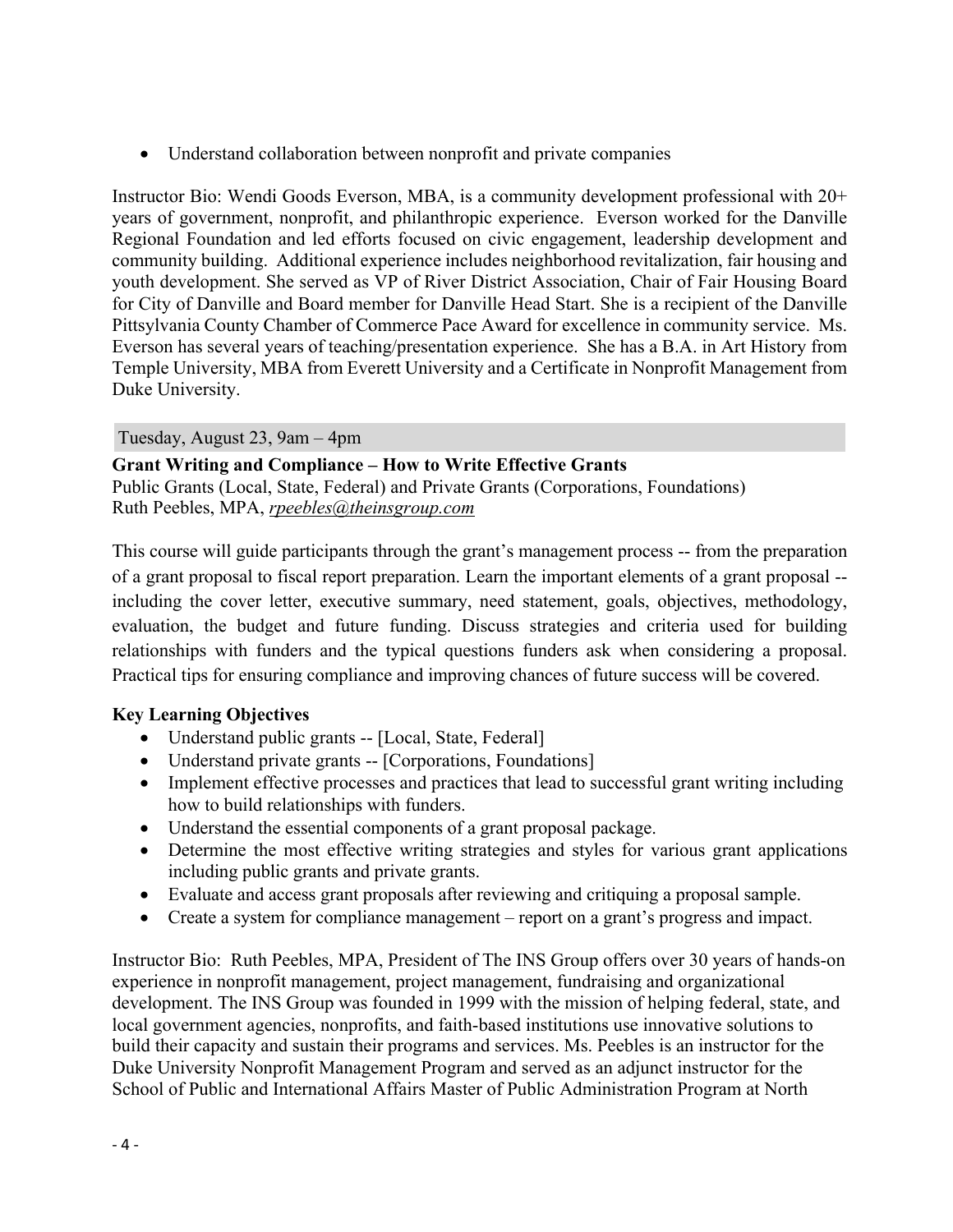Carolina State University. Ms. Peebles currently serves on Wake County Affiliate Board of the North Carolina Community Foundation and Student U Board of Directors. She is a founding member of the Next Generation of African American Philanthropists giving circle.

Tuesday, September 27, 9am – 4pm **Writing a Strategic Business Plan** (Sustainable Strategic Planning) Anne Willson, MA *anne@annewillson.com*

Participants will explore the strategic plan as a key core component for a nonprofit organization. The workshop will address the basic steps of a planning process rooted in impact, as well as various analysis tools for organizational assessment including the SWOT Analysis, the BCG Matrix, and the Strategy Canvas. The course will provide an opportunity for students to apply these tools and process steps to their own organizations.

Key Learning Objectives

- Explore elements of the strategic planning process.
- Undertake various analysis tools applicable to the nonprofit organization.
- Develop the framework for a plan specific to each participant's organization

Instructor Bio: Anne Willson works with nonprofits to strengthen the core structure of the organization and increase their social impact. With a grounded, real-world perspective gained through nearly thirty years in the sector, she guides nonprofits in their development of compelling, sustainable strategic plans and the leveraging of organizational assets to broaden relevancy and engagement. Anne holds two B.A.'s, an M.A., and a Duke University Certificate in Nonprofit Management (NPM). In addition to working directly with organizations, she leads a range of capacity-building workshops for the NPM program and lives in Raleigh, NC.

Tuesday, October 25, 9am – 4pm

**Human Resource Development in Nonprofits [Talent Recognition in Selecting Nonprofit Employees]** Robert Kenney, Ph.D., ptt@lynchburg.net

The Nonprofit sector faces many obstacles when it comes to identifying, hiring and retaining toptier staff and leadership. According to the Society for Human Resource Management, just under 60 percent of human resource professionals over the next decade will see their largest challenge ahead to be in recruiting, retaining the next generation of organizational leadership. Improving your nonprofit recruiting process has never been more important.

## **Key Learning Objectives**

- Understand how potential talent see your nonprofit organization
- Incorporate information that counters negative assumptions abbot your organization in your first contact with prospective talent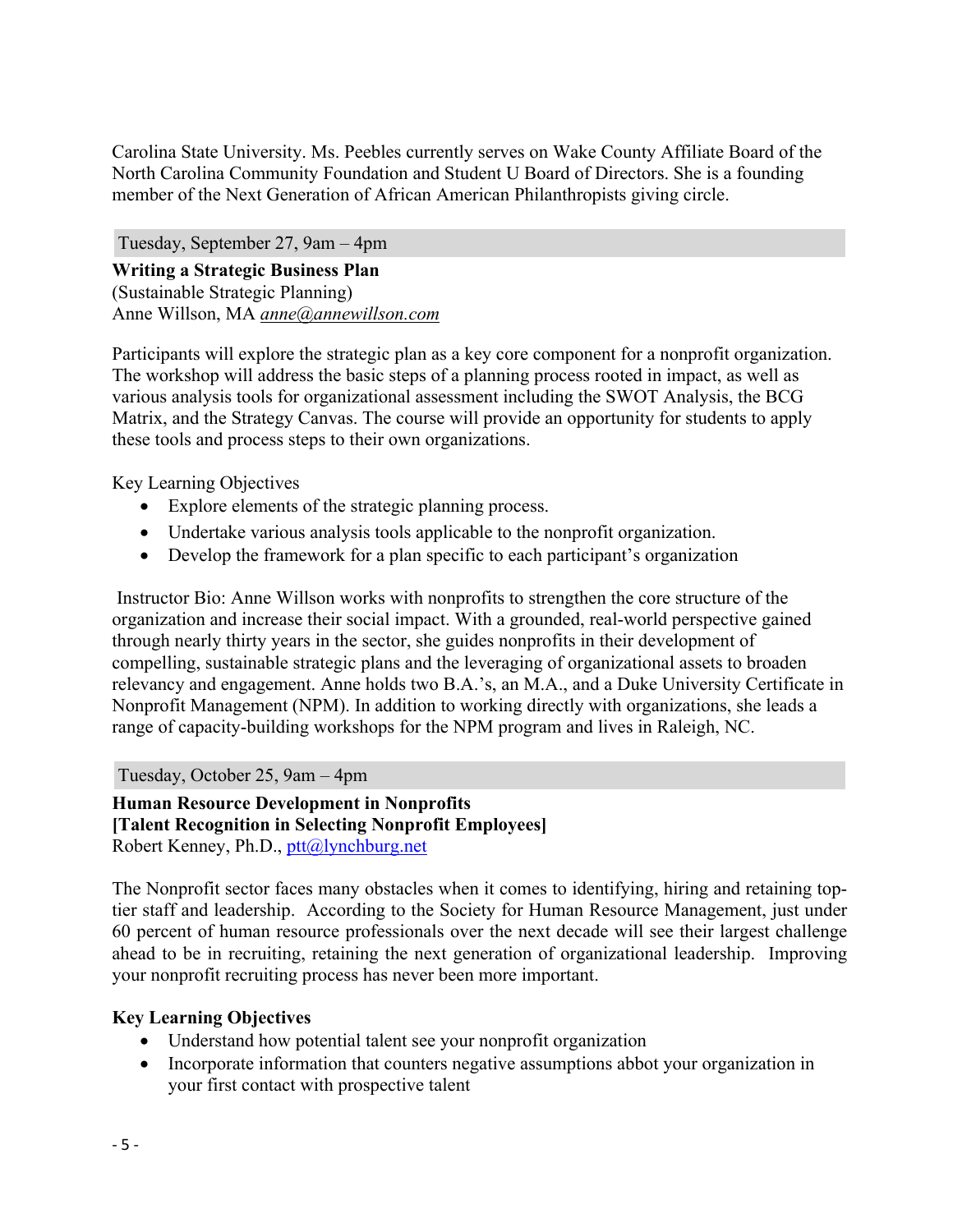Instructor Bio: Bob Kenney, Ph.D.is President and Founder of Partners Through Training, based in Richmond, Virginia since 1993 and has taught hundreds of classes as part of Duke University's Nonprofit Management Certificate since 1995. As a trainer and business consultant since 1993, Bob has worked nationally and internationally with thousands of people looking to develop practical business skills in the areas of leadership, management, and team development; managing and working within a remote team; influence and motivation skills; meeting management and facilitation; creative problem solving and innovation; mentoring, strategic partnerships, and interpersonal collaboration. Bob has designed and delivered professional development workshops for a variety of clients in the US, including nonprofit organizations; pharmaceutical and health care organizations; manufacturing plants; educational facilities; commercial airlines and other service-based corporations; and local, state, and federal government agencies. Bob has partnered with 19 centers for continuing and executive education at major universities, such as Duke University, the Universities of North Carolina, Virginia, Pittsburgh, Richmond, Maine, and Southern Maine. Bob holds Masters and Doctorate degrees in social and organizational psychology, with a specialization in small group training and organizational analysis, from the State University of New York at Buffalo.

Tuesday, November 15, 9am – 4pm

## **Marketing Your Nonprofit (Can You Hear Me Now?)**  Kelly Joyner Lee, *kjlee1971@gmail.com*

Marketing is important for nonprofit organizations. Find out how nonprofits use different marketing tactics to promote their message and their organization Also, why it is good for nonprofits to channel their energy into the best ways for them to be heard.

Participants will discuss strategies, audience lists, and ideas that they have developed based on the premises taught in session one. They will work with the instructor and classmates to refine and hone their strategy and tactics based on best practices. The end result will be the beginning of a strategic communication and marketing plan that can be implemented across an organization.

This high energy course will help you focus on expanding your nonprofit network. Find the connection between engagement and collaboration through a series of exercises designed to help you identify your organization's assets and needs. This course is designed to help you turn viewers into volunteers by identifying who those potential superstars are and how to keep them engaged with YOUR nonprofit. Want to widen your circle? This is the course for you!

Key Learning Objectives

- Discuss participants' strategies for effective marketing.
- Learn how to refine and hone your strategy.
- Know who you are marketing to.

Instructor Bio**:** Kelly Joyner Lee works as a Program Officer for the North Carolina Community Foundation, serving eighteen counties in Central NC. She has extensive experience in board and fund development, grant writing, small group facilitation, marketing, and nonprofit engagement in communities. Ms. Lee is the co-creator of the 'Leading for Tomorrow Nonprofit Capacity Building Summit" and a founding member of the Women Givers of Nash-Rocky Mount. She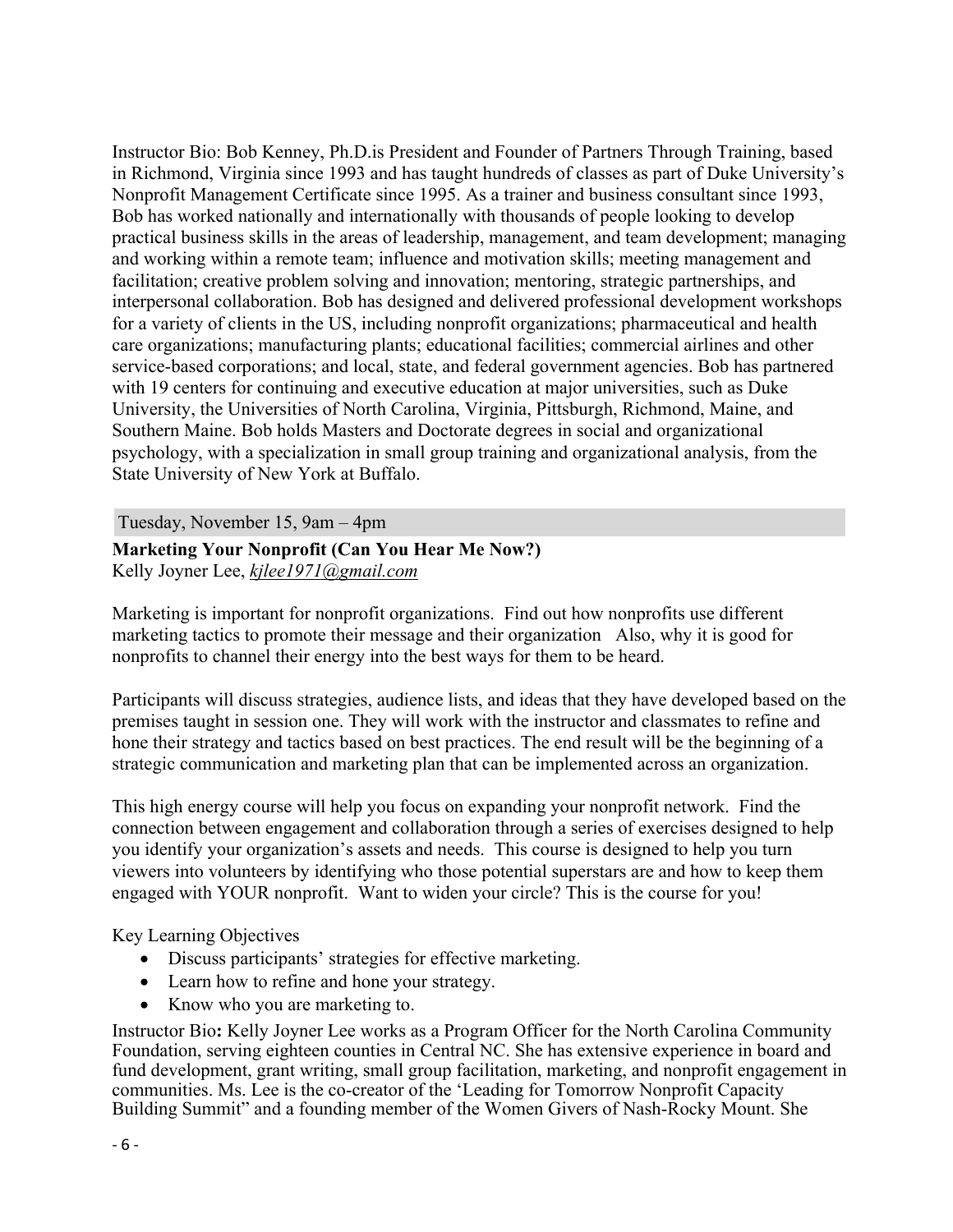holds a BA in Leadership in the Public Sector from North Carolina State University, graduating Summa Cum Laude, and an MS in Management and Leadership from WGU North Carolina. She has earned certifications in small group facilitation, nonprofit marketing, special event planning, and most recently completed training with the Disney Institute, earning a certificate in Disney's Approach to Leadership Excellence. Kelly Lee earned her Certified Fundraising Credential (CFRE) in 2019.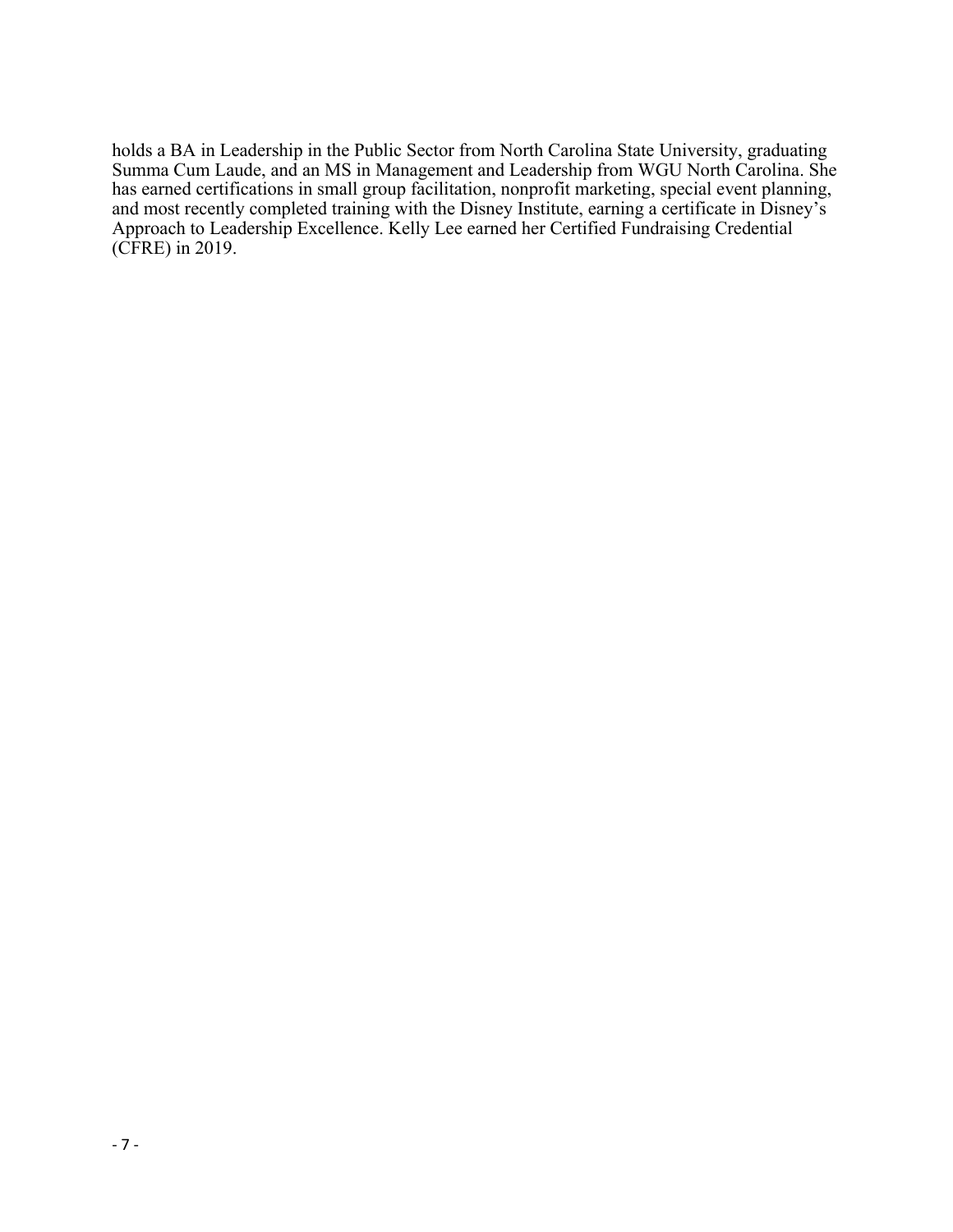Duke University Nonprofit Management Program

Danville Regional Foundation, Sponsor 2022 Nonprofit Capacity Building Training Series Class Dates: Apr 26, May 24, Jun 28, Jul 26, Aug 23, Sep 27, Oct 25 & Nov 15

#### GENERAL INFORMATION

#### **Registration**

Up to 25 students are accepted into the 2021 Nonprofit Capacity Building Training Series. Registration is open to nonprofit organizations in Danville, Pittsylvania County, Virginia and Caswell County, North Carolina.

To register for Virtual Online-Zoom classes in the 2022 Nonprofit Capacity Building Training Series, contact:

> • Starling McKenzie, Senior Program Officer Danville Regional Foundation *smckenzie@drfonline.org,* 434-483-4273

#### **Class Format**

Virtual - Online-Zoom

#### **Online Classes**

Classes will be a series of live, interactive Webinars. A link to each instructor's handouts will be provided to staff at the Danville Regional Foundation.

#### **Attendance Policy**

Classes meet from 9am to 4pm each day, starting promptly at 9am and ending at 4pm. 20 students are accepted into each class. Students earn 6 course hours per class. Hours may be applied toward the Duke Certificate in Nonprofit Management. Contact Duke Nonprofit Management staff if you have questions.

**Earn Your Duke Certificate in Nonprofit Management when you attend all 8 classes in this Series**  You may earn the **Duke Certificate in Nonprofit Management** if you attend each of the 8 Virtual classes in the 2022 Nonprofit Capacity Building Training Series and complete assigned pre-reading materials.

Danville Regional Foundation staff will send Duke Nonprofit Management staff a list of all registered participants for each class, highlighting participants who selected the Custom Intensive Track Option.

You must **register** with Starling McKenzie, Senior Program Officer, Danville Regional Foundation, before the first class in the Nonprofit Capacity Building Training Series starts - to let him know if you will be participating in the Custom Intensive Track Option, or taking classes individually.